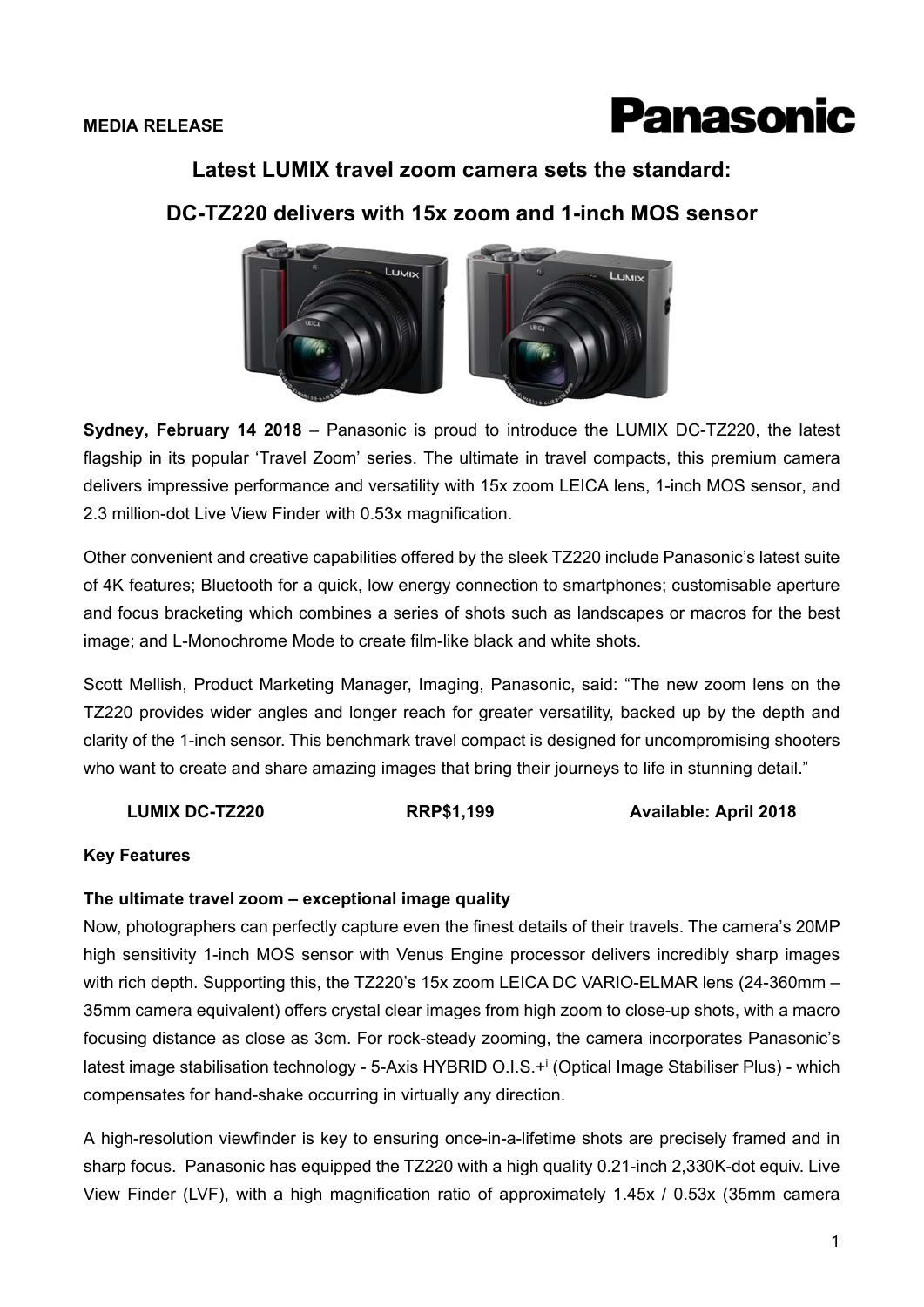equivalent). Image output between the LVF and the 1,240K-dot rear monitor is automatic, using an eye sensor on the LVF. The LVF and the 3-inch monitor provide approximately 100% field of view.

DFD (Depth From Defocus) technology<sup>ii</sup> minimises focusing time, with a quick autofocus (AF) speed of around 0.1<sup>ii</sup> sec; and supports high-speed burst shooting at 10 (AFS)/6 (AFC) frames per second (fps) to capture fast-moving subjects in crisp detail.

### **The latest 4K capabilities**

The camera also incorporates the latest updates to Panasonic's trademark suite of powerful 4K Video and 4K Photo capabilities to capture the decisive moment with impressive clarity and total precision. It captures smooth 4K Video in 3840 x 2160 at 25p.

For still shooting, 4K Photo with 4K Pre-burst mode shoots 30 frames per second before and after the shutter is released to capture the defining shot. Batch Save stores an entire burst sequence of up to 150 frames at just one press of a button. On this new model, Panasonic has made it easier to select the best shot from hundreds on a reel with Auto Marking, which highlights images that contain movement or faces.

The Post Focus feature, once set, allows you to choose the focal point of an image after it's been taken. You can then use the touchscreen to select the exact area you want to focus on – ideal for macro shots of food. Focus Stacking allows the user to combine focal points to achieve complete foreground to background focus.

In addition, the new in-camera Sequence Composition function allows a sequence of images to be shown within one shot – for example, the trajectory of a motorbike jump, the arc of a diver leaving the board, or the movement of a dancer.

For video shooters, 4K Live Cropping provides amazing flexibility – for example, cropping to create smooth, slow zooms or stable pans, while maintaining Full HD picture quality in the final footage.

# **Enhancing creativity**

Bracketing modes available on the TZ220 include focus, aperture, exposure and white balance bracketing. Focus bracketing allows the user to capture up to 999 shots at different focus points with just one shutter press – ideal for shooters who want maximum image quality and the ability to stack focus in post-production. With aperture bracketing, at a single press, photographers can quickly capture multiple shots at varying depth of field. When shooting with shallow focus it can be challenging to quickly decide on the optimum amount of focus that's best for a shot, so this feature provides the security of alternative choices.

Photographers can capture their creative vision with ease and precision, using intuitive dials and a control ring located on the lens barrel. Smooth control of exposure and zoom free the user to frame and capture the image at the perfect moment. These controls also provide easier access to frequentlyused settings such as aperture, shutter speed, focus, filter effects and scene mode. Focus Peaking